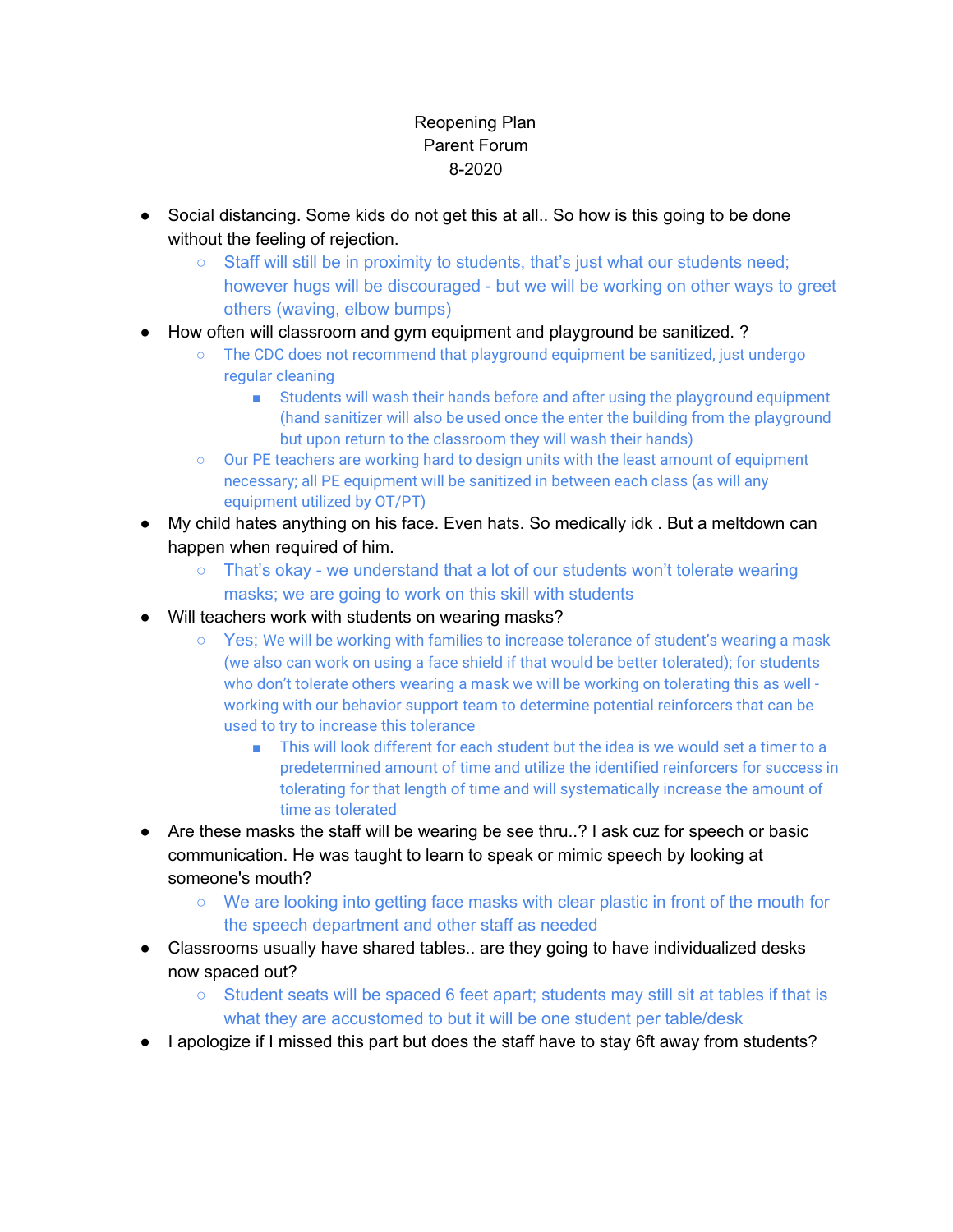- We are going to encourage social distancing at all times, however, the reality of the needs of our students will require us to be in closer proximity on a fairly regular basis
- my child may wanders and needs hand held when outside. Will teachers be able to hold hands with students?
	- Yes, the health and safety of our students is our number one priority and wandering/elopement is a serious safety concern
- can parents have a drop off time to drive in school supplies before school opens?
	- We typically have time during our fall staff days for this; please contact your child's social worker to coordinate this; please be aware that you might not be able to enter the building rather pass the supplies to a staff member
- If the child has fever, does he/she needs to be tested for covid19 or be subjected for 14 days quarantine automatically?
	- You are going to work with your child's healthcare provider
- The therapies in the classrooms would they be doing them in the side rooms so they will be individual?
	- It really depends on your child; some of the skills that are being worked on in individual therapy sessions lend themselves quite nicely to push-in sessions in the classroom so the therapist can work with the child on the skills in real time; other sessions might pull your child aside to the side room if available to work on skills in isolation
- Ummm wait please. My child. We all know. Has issues even going into the school. Like taking HIS time to get into the school from the bus.. I'm expecting a huge issues when he gets back. N cones n this "new" might upset him further n take longer for him to go IN..
	- We understand that this is going to be difficult for a number of our students it is a huge adjustment; we will be working with our behavior support staff, social workers, your child's classroom team and you to come up with a plan to address issues that arise
- We have spent time teaching turn taking n sharing. What is the plan to teach these?
	- $\circ$  We will still work on turn taking and sharing with staff; right now sharing with peers is going to be put on hold; the health and safety of everyone has to be our first priority
- Considering these kids have had no school for 6 months. And meltdowns for the first few weeks will be a normal for these kiddos. Have you hired more staff to help these kids ?
	- Administration and our behavior support department will be pushing into classrooms to assist with supporting students,, helping sanitize materials, and to troubleshoot any issues with social distancing
- As Chris mentioned for therapies.. group therapies.. ? How are these going to happen?
	- $\circ$  Group therapy sessions will be conducted in-person to the fullest extent possible, utilizing the following modifications when needed:
		- Reducing group size to maintain social distancing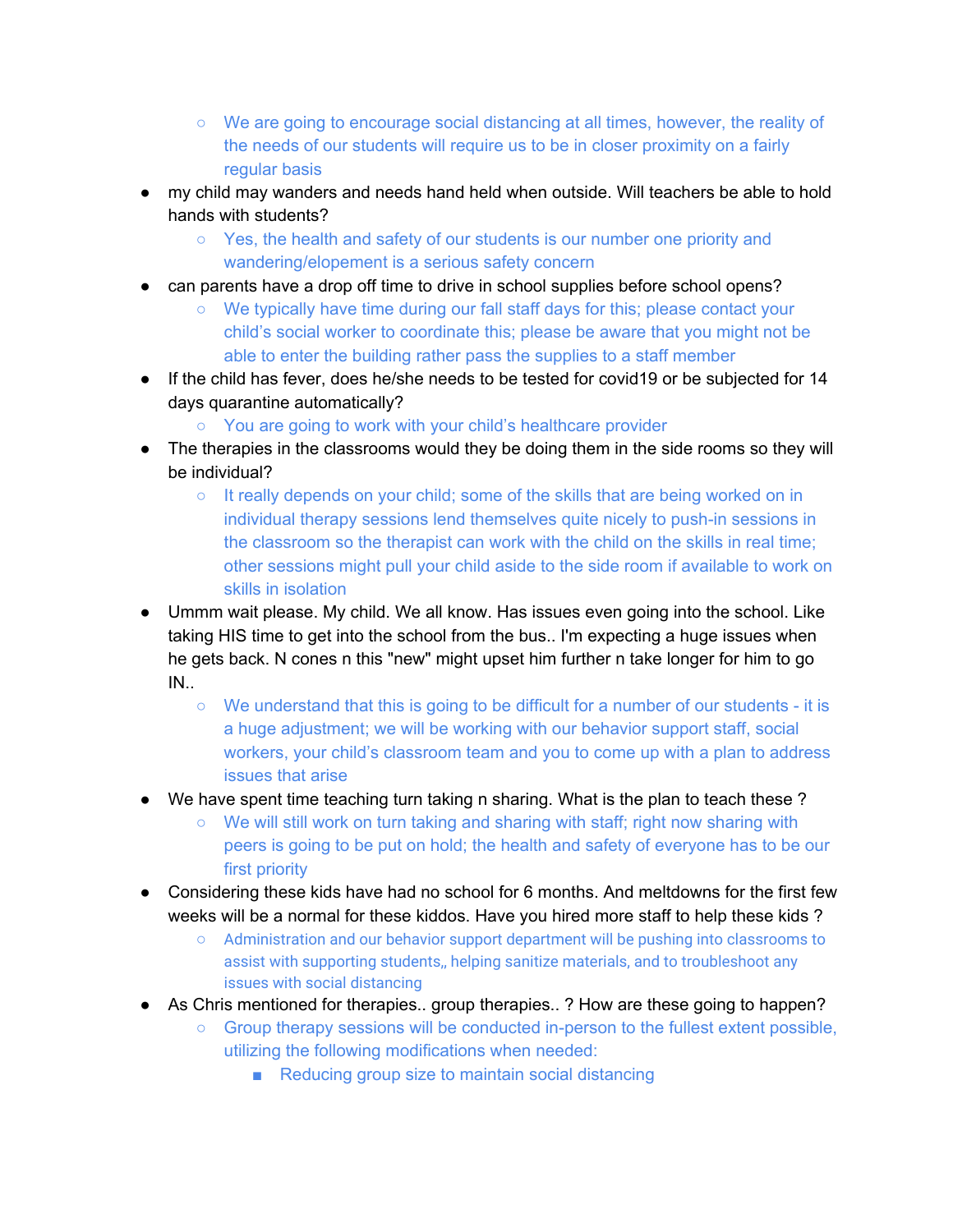- Splitting groups to some in-person and other simultaneously remote in another location of the school to maintain social distancing
- Modifying goals to avoid sharing materials
- How often throughout the day are the children going to be expected to sanitize their hands? I ask knowing our child touches many surfaces floors, walls, counters due to his sensory needs for input.
	- $\circ$  A handwashing schedule will be followed throughout the day and will minimally be completed:
		- Start of the day upon entering the classroom
		- Before eating snack/lunch
		- After eating snack/lunch
		- After sneezing and coughing
		- After using the bathroom
		- Before and after using shared technology
		- Minimally one time per hour
- with the young kiddos do you really think this is doable?
	- We do; keep in mind that a lot of daycare centers have been open this whole time (and children haven't been required to wear masks); we are going to do everything we can to keep everyone safe
- if I keep my kid home once a week can I get a note from admin saying school isn't mandatory so my child can still do self direction respite and community hab?
	- Attending school is mandatory in the state of New York so we would be unable to do this for you; please reach out to your child's social worker as they can help you work with your care manager to navigate the services provided by OPWDD
- When does wildwood open?
	- The first day for students is Wednesday September 9th
- Can we get a list of all the counties and districts that go to Wildwood so as we ourselves can watch the #s of covid increase/decrease of cases
	- $\circ$  If you would like to try to watch this, it is safe to watch all counties within an hour and a half radius
- what if my child gets upset on bus and refuses to sat seated. the bus aide has always sat with my son helping him through bus drive. I worry bc some of these bus rides are long for the kids
	- $\circ$  Unfortunately we have no control over what happens on the bus; please contact your transportation department with specific questions
		- We can always offer a meeting with your transportation provider to provide them with suggestions that might work for us
- Are school districts still going to be expected to transport kids to wildwood, as I know they will be more buses due to school districts attempting to reduce the number of kids on them. Also are we going to have to reach out to the our child's school for transportation if we're not bringing him ourselves?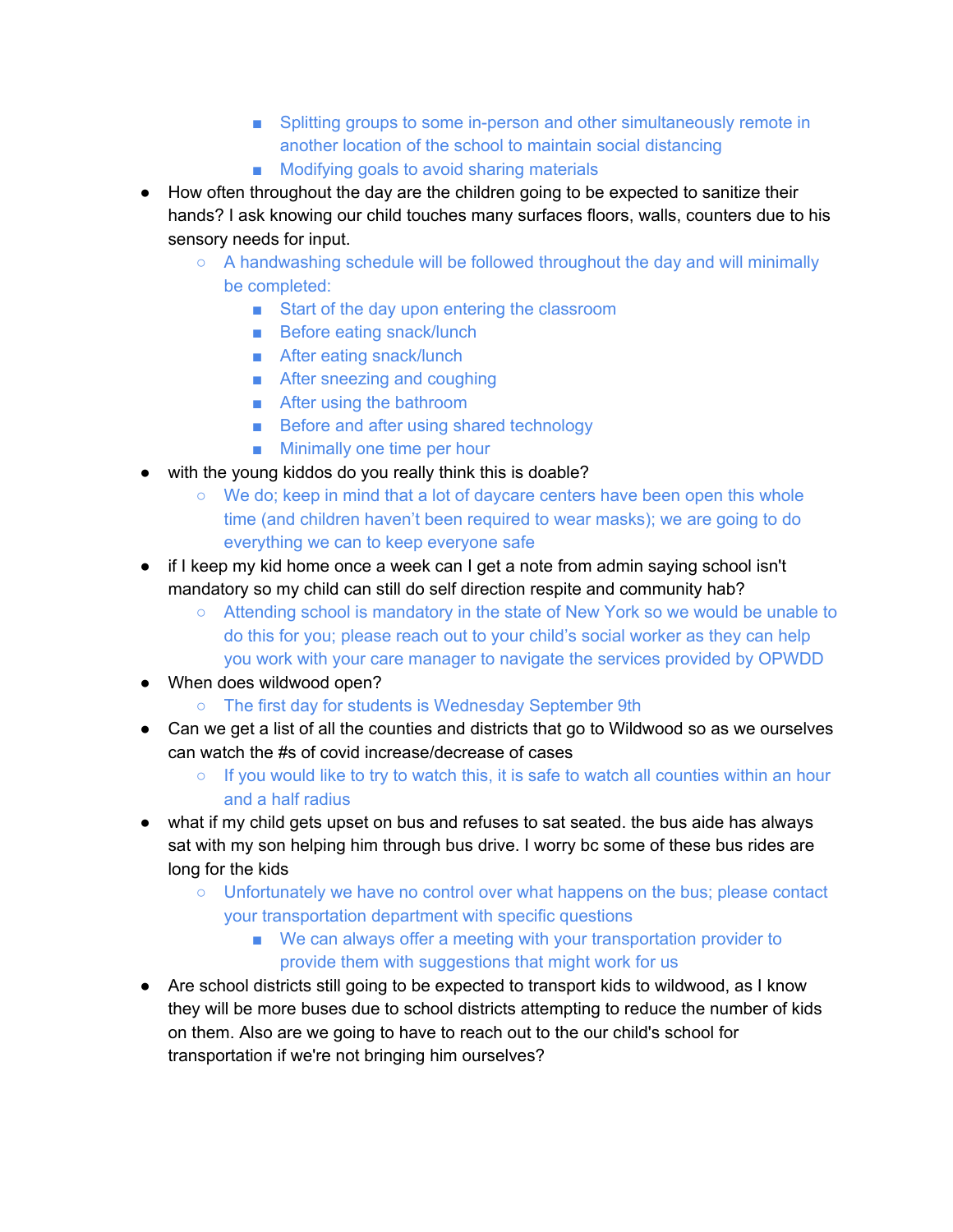- School districts are required to transport students to Wildwood per their IEP; for more information about transportation please contact your district transportation department
- For kiddos who already have socialization skills ISSUES and need to learn these.. How will this be implemented?
	- Students will be able to interact and practice socialization skills with staff and students (from a distance)
- can you recommend a good temper gun? what is the school using?
	- I'm not sure of the brand of the thermometer we are using please reach out to your social worker or send an email to me and I can let you know
- If a child or teacher in a class tests positive for covid, how will Wildwood handle this?
	- Upon notification of a confirmed case of COVID-19 of any person who has been in one of the school buildings, the Schenectady Department of Health will be contacted. Wildwood School Administration will work with the DOH to provide information for contact tracing and procedures for having individuals who potentially had contact with this individual tested for COVID-19.

## *If we have ONE confirmed case of COVID-19*

- The classroom that individual is in will switch to remote learning for all students, staff will work from home, for 2-3 days while we await guidance from the DOH and deep cleaning **occurs**
- If the case was a student, any students who were on the bus with that student would also be switched to remote learning for 2-3 days

## *If we have TWO or more confirmed cases of COVID-19 simultaneously*

• The entire school will switch to remote learning for all students, staff will work from home, for 4-5 days while we await guidance from the DOH and deep cleaning occurs

Any guidance from the Department of Health will override these closures; if instructed to close for longer we will follow their guidance; if cleared to open sooner we will follow their guidance provided the necessary cleaning/sanitizing has been completed. All closures/changes will be communicated to staff, families, and school districts.

- If I chose to do remote at first is there an amount of time I have to wait to send her back if I feel comfortable sending her again?
	- Each family will have the option of choosing in person (as long as we are still allowed to be open) or remote each quarter
		- Special circumstances will be taken into consideration by the Director of **Education**
- Is there any specific items you could use for the school to help with supplies?
	- Anything you can send in would be helpful! Extra school supplies on the list that will be coming home would be helpful - thank you!
- can we get school supply list asap?